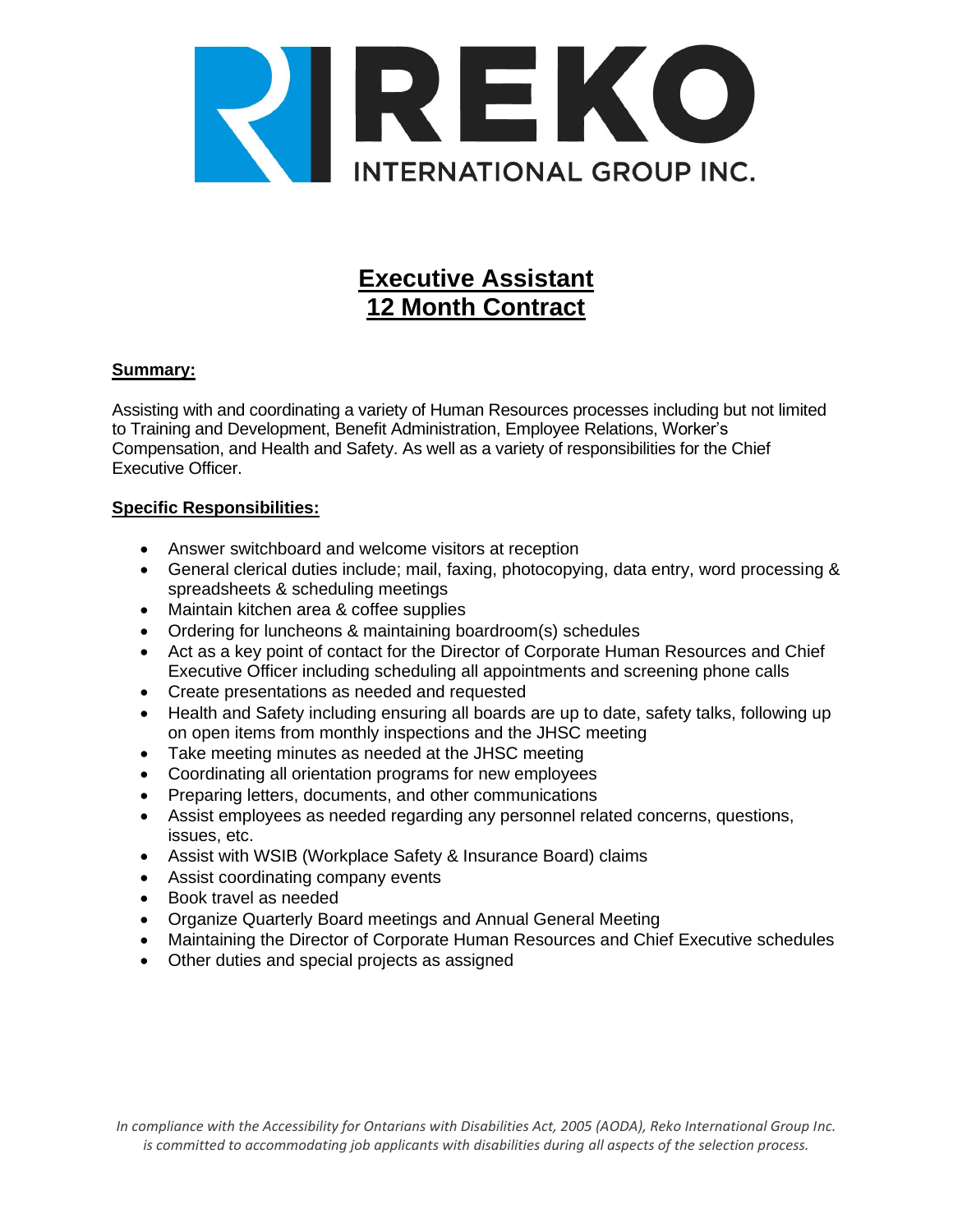

#### **Qualifications:**

- Post-Secondary education with an emphasis on Human Resources Management
- 2-3 years' experience with employee relations, Worker's Compensation and Health and Safety
- Knowledge of relevant employment legislation
- Familiarity with and the ability to interpret and apply employment legislation which includes the Worker's Compensation Act, Employment Standards Act, Occupational Health and Safety Act and regulations including WHMIS, Pay Equity, Ontario Human Rights Code, and any other related legislation
- Ability to maintain the utmost discretion and confidentiality
- Exemplary planning, organizational and time management skills
- Ability to multitask and prioritize the daily workload
- High level verbal and written communication skills
- Positive and professional demeanor
- Proficient with Microsoft Office 2010, Excel, Word Processing
- Strong keyboarding skills

## **Company Background**

## *Strengthening communities by advancing manufacturing.*

*Reko International Group Inc. (TSXV:REKO.VN) is a diversified, technology-driven manufacturing organization located in Southwestern Ontario, just minutes from the U.S. border. Areas of expertise include robotic factory automation solutions, the precision machining of large critical parts, and plastic injection and low compression acoustic tooling. Reko's family-oriented culture embraces past experience, fosters innovation, and always ensures the highest standard of quality. Reko believes in strengthening communities by advancing manufacturing.*

*We are continuously seeking out the best and the brightest to become an integral part of a lifelong opportunity and contribute to a vibrant future at our company. At Reko, we invest in our people and give them the tools they need to achieve success by offering apprenticeship programs, tuition reimbursement, and referral bonuses.* 

*Our goal is to help our employees create their own success by providing every opportunity for them to thrive. We offer a healthy work-life balance, competitive wages and benefits, opportunities for personal and professional growth, a company contributed retirement savings plan, recognition awards, corporate discount programs and much more!* 

*Invest in your future, join the Reko team today!*

*In compliance with the Accessibility for Ontarians with Disabilities Act, 2005 (AODA), Reko International Group Inc. is committed to accommodating job applicants with disabilities during all aspects of the selection process.*